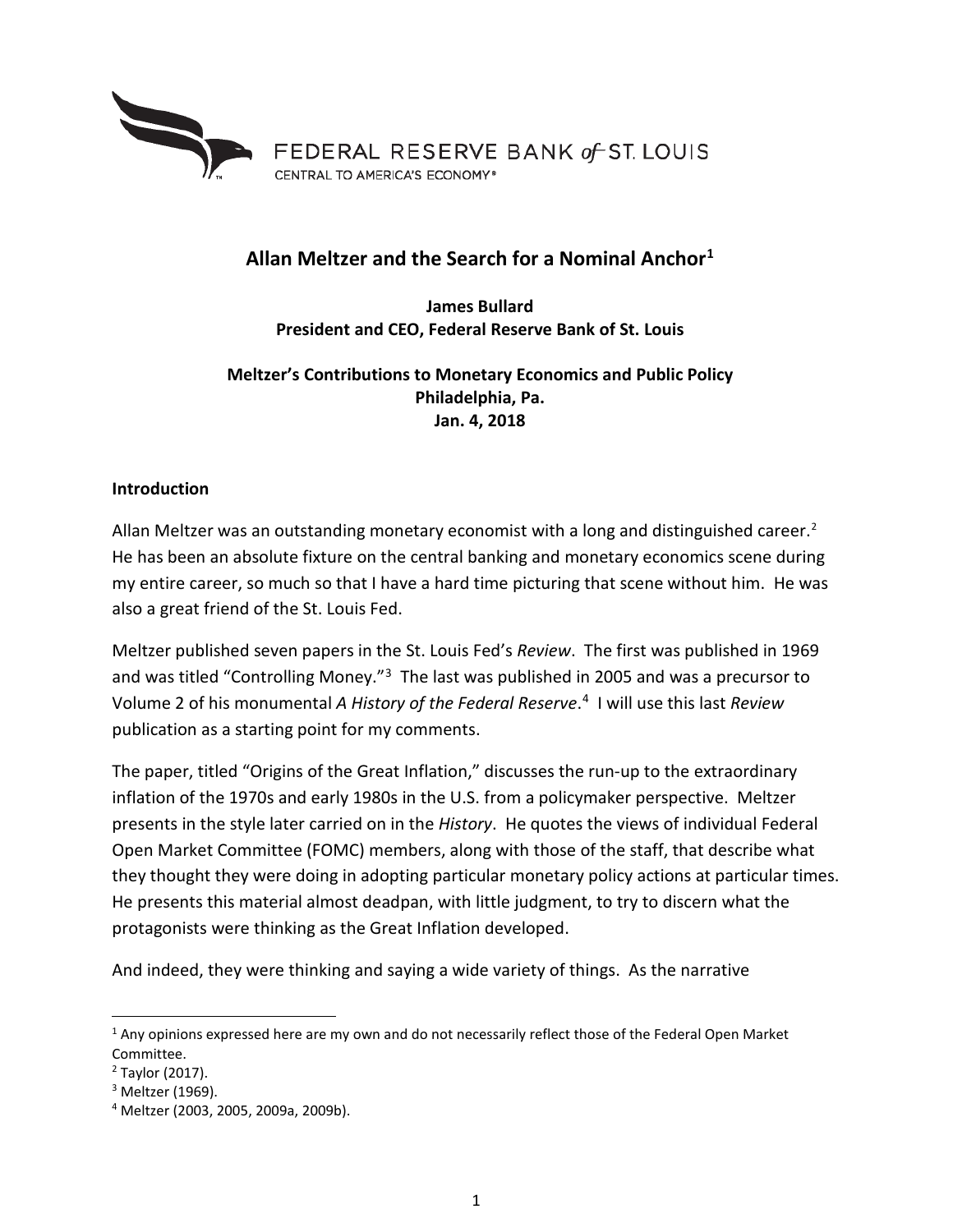progresses, however, it becomes quite apparent that there was little in the way of a clear framework for monetary policy during these years. Meltzer states that the Committee had no common baseline even for fundamental questions, such as the causes of inflation. Ideas for the provision of a nominal anchor centered on keeping fiscal deficits low, closely regulating the growth of the money supply, or keeping interest rates sufficiently high. None of these were widely accepted, and all had detractors. Some FOMC members eschewed macroeconomic theory altogether. He notes that then-Board Governor Sherman Maisel often exhorted the Committee to spend more time on the development of a coherent model that could be used to better guide decision-making, but with little effect. As a result of the theoretical incoherence, actual decision-making was perhaps more open to influence by other factors, such as domestic politics, which Meltzer discusses in some detail.

From this situation some five decades ago as described by Meltzer, we come to the present. Is the situation today very different? The debates in the monetary theory literature and the fiscal theory of the price level literature roll onward. Certainly, much progress has been made, but complicated arguments abound and clear resolution seems distant. Yet today, despite the remaining theoretical incoherence, inflation control has been in place in the U.S. for about two decades—and this despite the global financial crisis. If there is a problem with inflation today, it is because inflation has been lower than promised, not higher. How is it that a nominal anchor for the U.S. has been found without clear resolution to the puzzles posed in the academic literature?

#### **Inflation Targeting**

The answer to this question is surely "inflation targeting." Inflation targeting does not provide a comprehensive account of inflation dynamics or of the methods used to attain a given inflation goal over the medium term. As implemented in the U.S., it is really only a credible statement of a goal and a promise to try to achieve the goal in the medium term via all means at the disposal of the FOMC. That is not enough to satisfy any modern notion of what constitutes a macroeconomic theory. Nevertheless, it has succeeded in providing the U.S. with the nominal anchor that so eluded us during the 1970s and early 1980s.

Inflation targeting came upon the global central banking scene in the 1990s. Early adopters included the Reserve Bank of New Zealand and the Bank of England, but many other central banks around the world have followed since that time. The European Central Bank was conceived and established with a formal inflation target. The Bank of Japan and the Federal Reserve did not join the club formally until fairly recently, with the U.S. adopting an inflation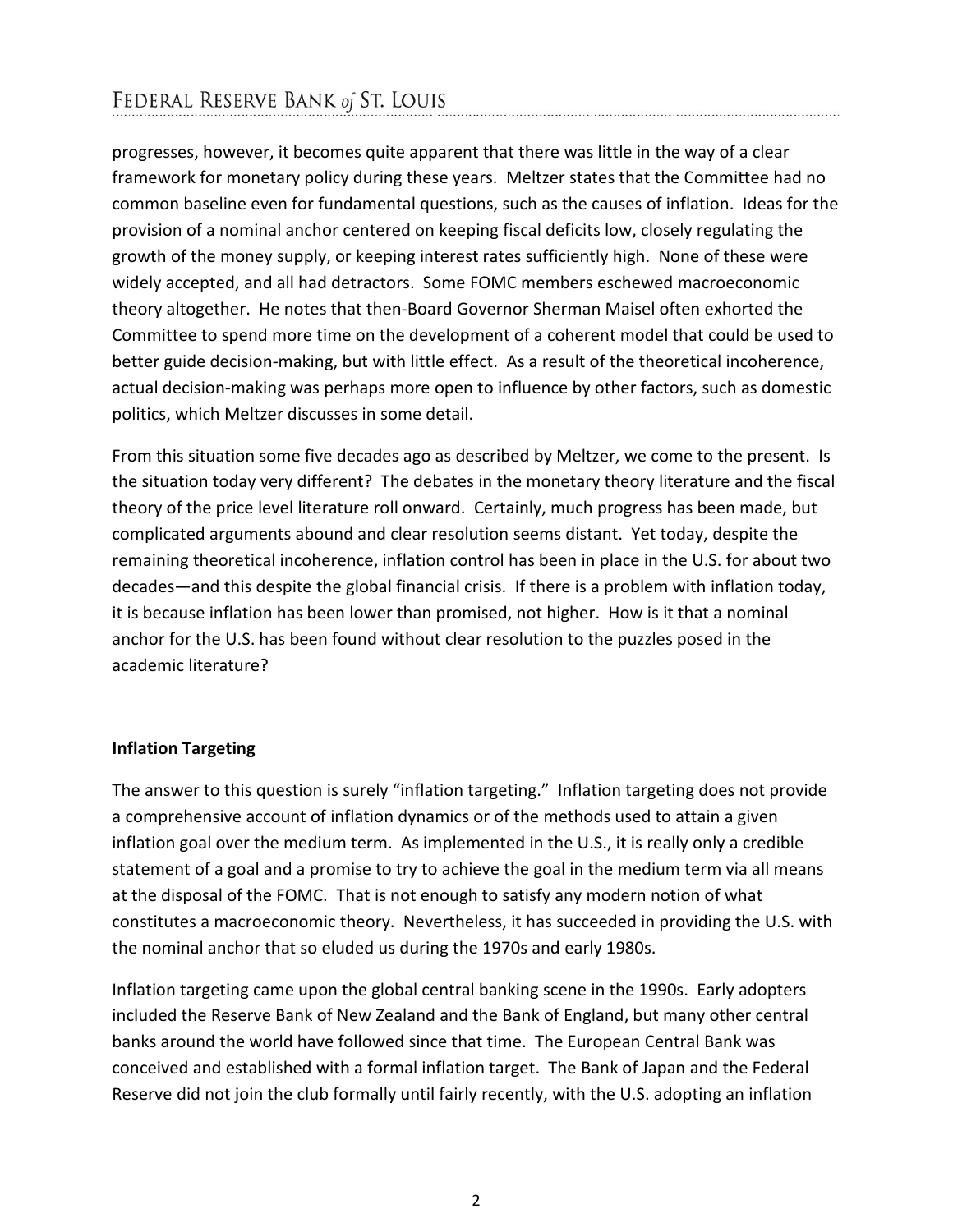#### target in January 2012.

Nevertheless, in my opinion the U.S. has followed a *de facto* inflation targeting policy from 1995 onwards. As of that time, U.S. inflation had declined to about 2 percent and has not deviated substantially from that target over the last 22 years, at least not on the scale observed during the 1970s and early 1980s. U.S. policymakers were well aware of the trends in the international policy debate toward inflation targeting during this era, and many members of the Committee were sympathetic to the arguments supporting inflation targeting.

Generally speaking, the evidence from around the globe is that inflation targeting has been successful in those countries that have implemented it. Inflation rates are generally lower today than in the pre-inflation targeting era, and inflation rates are often maintained relatively close to the announced inflation target. The variance of inflation has generally been lower than in the pre-inflation targeting era. In addition, the variance of inflation expectations has also declined, generally speaking, because financial market participants have tended to view many central bank inflation targets as relatively credible commitments. These developments are all in line with what one might expect based on theories that compare a noisy and purely discretionary monetary policy like the one Meltzer described for the U.S. during the run-up to the Great Inflation, as opposed to a policy based more on a commitment by the central bank as to what it intends to achieve.

What would Allan Meltzer say if he were here? My reading of his views is that he would stress that the act of naming a credible inflation target recognizes some fundamental truths—truths that were not recognized in the run-up to the Great Inflation. In particular, it assigns the responsibility for the inflation rate to the central bank. It strongly suggests that inflation is a monetary phenomenon. But it stops short of requiring an implementer of the policy to commit to any particular macroeconomic theory beyond these precepts.

I would add my own view at this point, without trying to implicate Allan Meltzer, as I am not sure that he would stress it as much as I do. My point is this: The act of naming an explicit inflation target recognizes the importance of macroeconomic expectations and future policy expectations as being paramount in the monetary policy arena. It is the expectations of future policy that can be unruly and lead to changes in economic behavior that can, in turn, change the nature of the macroeconomic equilibrium. If expectations are the problem, then a natural way to help tie them down is to credibly commit to an inflation target. This approach has worked admirably during the last two decades.

One could tie private sector expectations down still further by credibly committing to a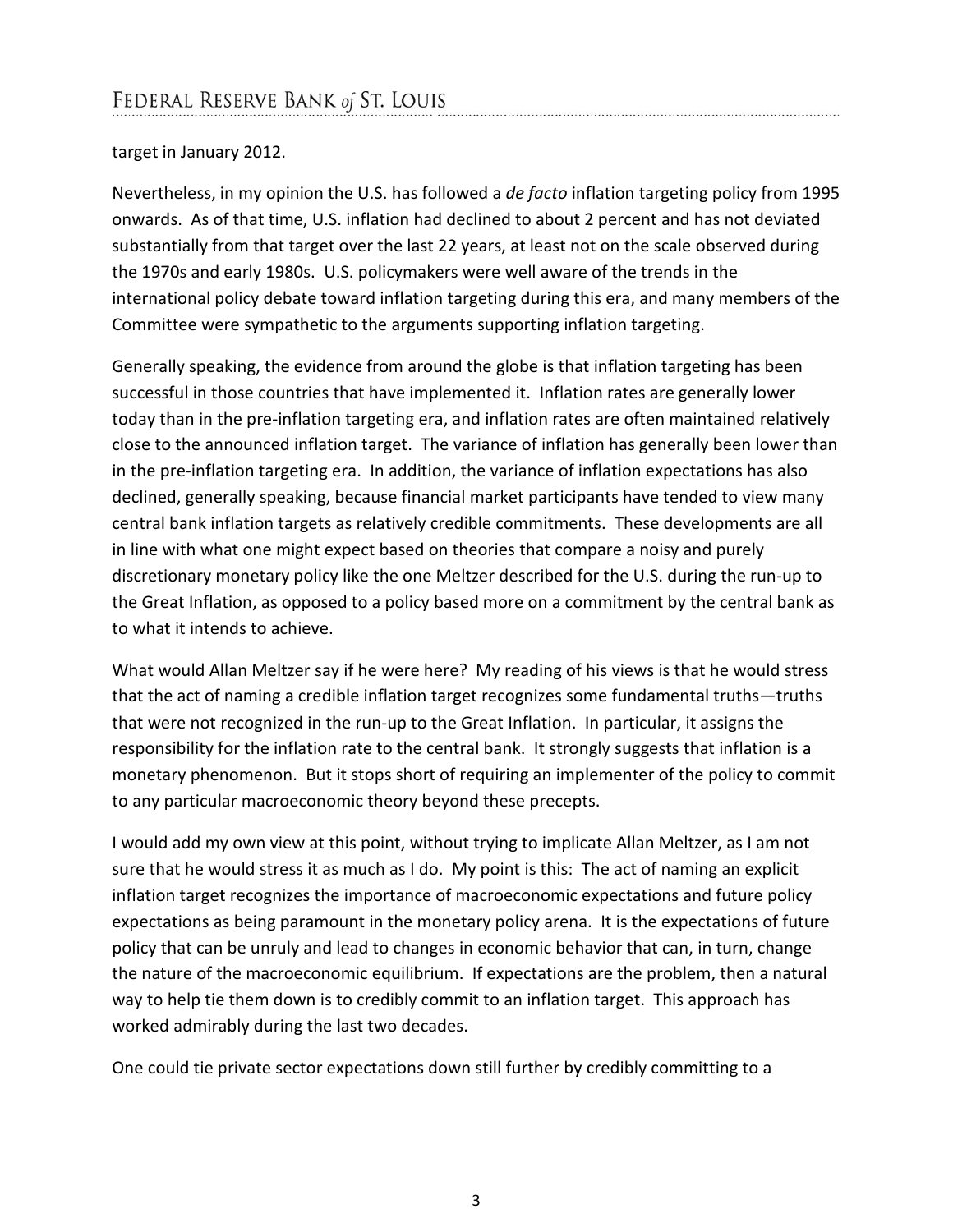monetary policy rule, such as a Taylor-type rule.<sup>5</sup> The Taylor-type rule has the inflation target as a critical component, but also specifies how the central bank should respond to various shocks to the economy. Would there be additional gains, on top of those already achieved through the naming of a credible inflation target itself, by a central bank commitment to such a rule? Allan Meltzer thought so, and testified to that effect before Congress in 2015.<sup>[6](#page-3-1)</sup> Others have been opposed, including my long-time colleague and now outgoing Fed Chair Janet Yellen.[7](#page-3-2)

#### **Two Indications of Monetary Policy Quality**

How can we decide if there are additional gains that would accrue to the U.S. economy via monetary policymakers more explicitly adopting a Taylor-type policy rule? Much has been written on this issue. Some of the issues addressed in the literature include the idea that the Taylor-type policy rule is a more model-dependent object and that its policy prescriptions will be valid only in certain model environments. A very real issue, therefore, is the substantial model uncertainty that characterizes today's policy landscape. But instead of rehashing these arguments, I wish to go in a different direction in the remainder of my remarks.<sup>[8](#page-3-3)</sup>

I want to turn now to make an assessment of whether inflation targeting, as implemented implicitly in the U.S. since 1995 (and explicitly since 2012), has led U.S. policymakers to adopt something we can view as close to optimal monetary policy. If recent monetary policy can be viewed as close to optimal, then attempts to further pin down expectations of future policy actions may be less desirable. If recent monetary policy is viewed as less close to optimal, then further monetary policy commitment may confer important benefits to the economy.

I will proceed by considering two examples. In these examples, the evidence on whether recent monetary policy is close to optimal or not is somewhat mixed, so the results here are broadly inconclusive. Nevertheless, I think it is instructive to work through these examples.

To make an assessment of this type requires a model. Since there are many models to choose from, we could simply stop here and say we do not know. But in the spirit of trying to understand a little more about the effects of inflation targeting, I will use a very simple version of a New Keynesian model. Since most of you know the ideas behind this model very well, I

<span id="page-3-0"></span> <sup>5</sup> Taylor (1993).

<span id="page-3-1"></span> $6$  Meltzer (2015).

<span id="page-3-2"></span><sup>7</sup> Yellen (2015).

<span id="page-3-3"></span><sup>&</sup>lt;sup>8</sup> For more on my views concerning the Taylor rule, see Bullard (2017).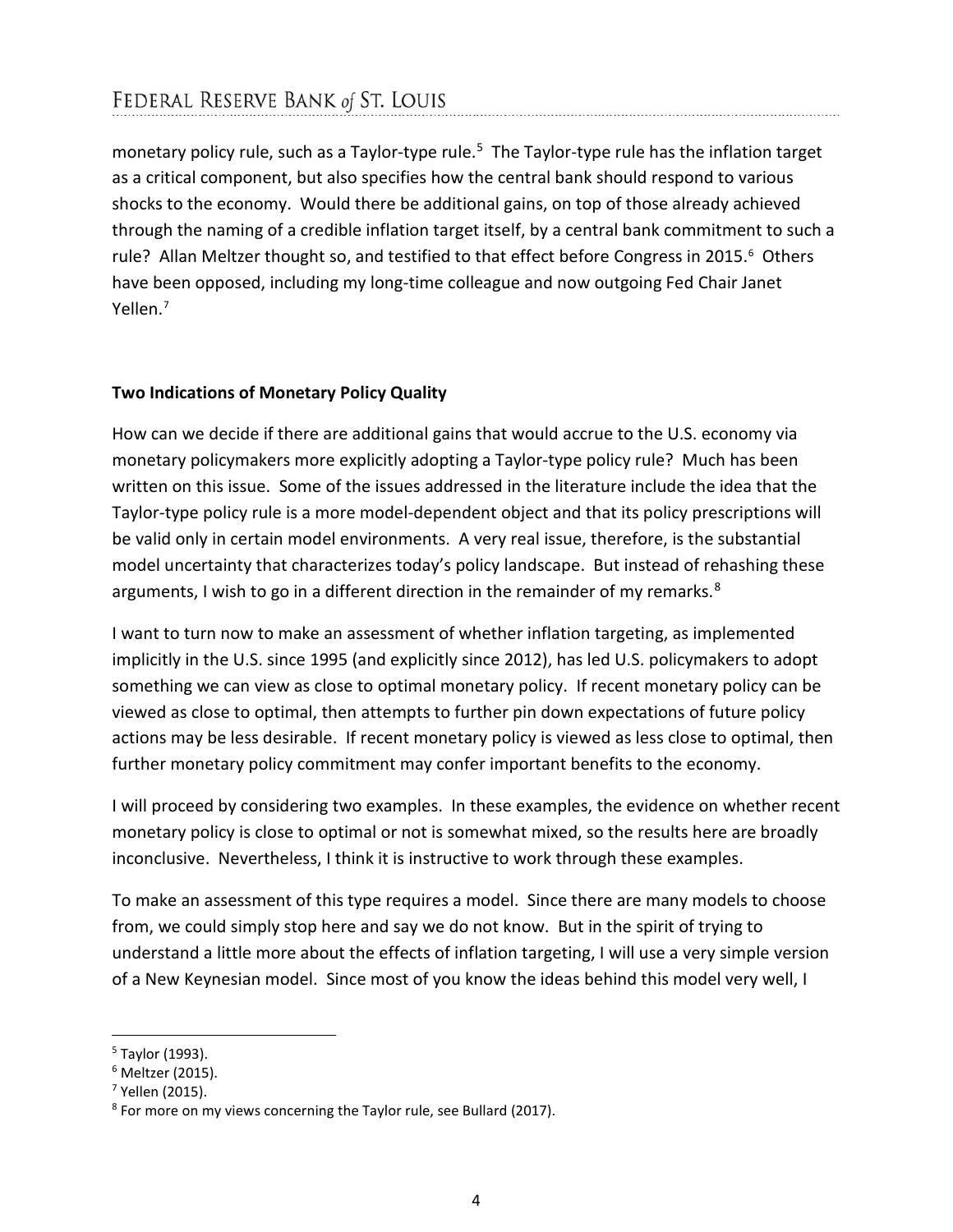have relegated the details to an appendix.

## **The Case of the Disappearing Phillips Curve**

The first example is the case of the disappearing Phillips curve. Here we will begin with the empirical evidence, which is neatly summarized in Figure 1, adapted from the latest annual report of the Bank for International Settlements (BIS). [9](#page-4-0) The figure shows the coefficient on a measure of resource slack (unemployment) in a regression of price inflation on resource utilization, using the authors' preferred specification. The coefficient is estimated repeatedly in rolling 15-year samples, and the point estimates, along with 90 percent confidence bands, are plotted in the figure. The sample runs from the 1980s to the present. The data are for a panel of G-7 economies, and the point estimate is a weighted average across economies.

The main idea of the figure is that the slope of the Phillips curve was once negative in the 1980s but has been drifting toward zero in the inflation targeting era since 1995. The coefficient has not been different from zero in recent years—hence the disappearing Phillips curve that has been widely discussed in financial markets and in monetary policy circles.

The empirical phenomenon documented in Figure 1 can be related to the idea that monetary authorities have moved closer to implementing optimal monetary policy during the inflation targeting era.<sup>10</sup> The details of this argument can be found in the appendix, but I will describe the approach here. I begin with a standard, two-equation, linearized New Keynesian model. I then assume that the monetary policymaker wishes to stabilize a quadratic function of inflation gaps and output gaps over an infinite horizon. I give the policymaker a Taylor-type linear feedback policy rule to work with. I allow the policymaker to choose just one parameter in this feedback rule in order to minimize the loss function. That single parameter is the coefficient on the inflation gap. We could think of this as representing the weight placed on inflation stabilization versus output stabilization in the Taylor-type rule.

In this simple exercise, the solution to the policymaker problem is to set the value of the coefficient on the inflation gap to a very large value—technically, infinity. In this situation, optimal monetary policy would call for very low tolerance of deviations of inflation from target. The central bank reacts very aggressively to keep inflation under control.

In this simple model, we can also write out explicitly the value of the regression coefficient in a

<span id="page-4-0"></span><sup>&</sup>lt;sup>9</sup> Bank for International Settlements (2017). Also see Blanchard (2016).

<span id="page-4-1"></span> $10$  Gillitzer and Simon (2015) relate the flattening of the Phillips curve in Australia to inflation targeting. Blanchard (2017) points to inflation targeting as one of the possible explanations for the disappearing Phillips curve.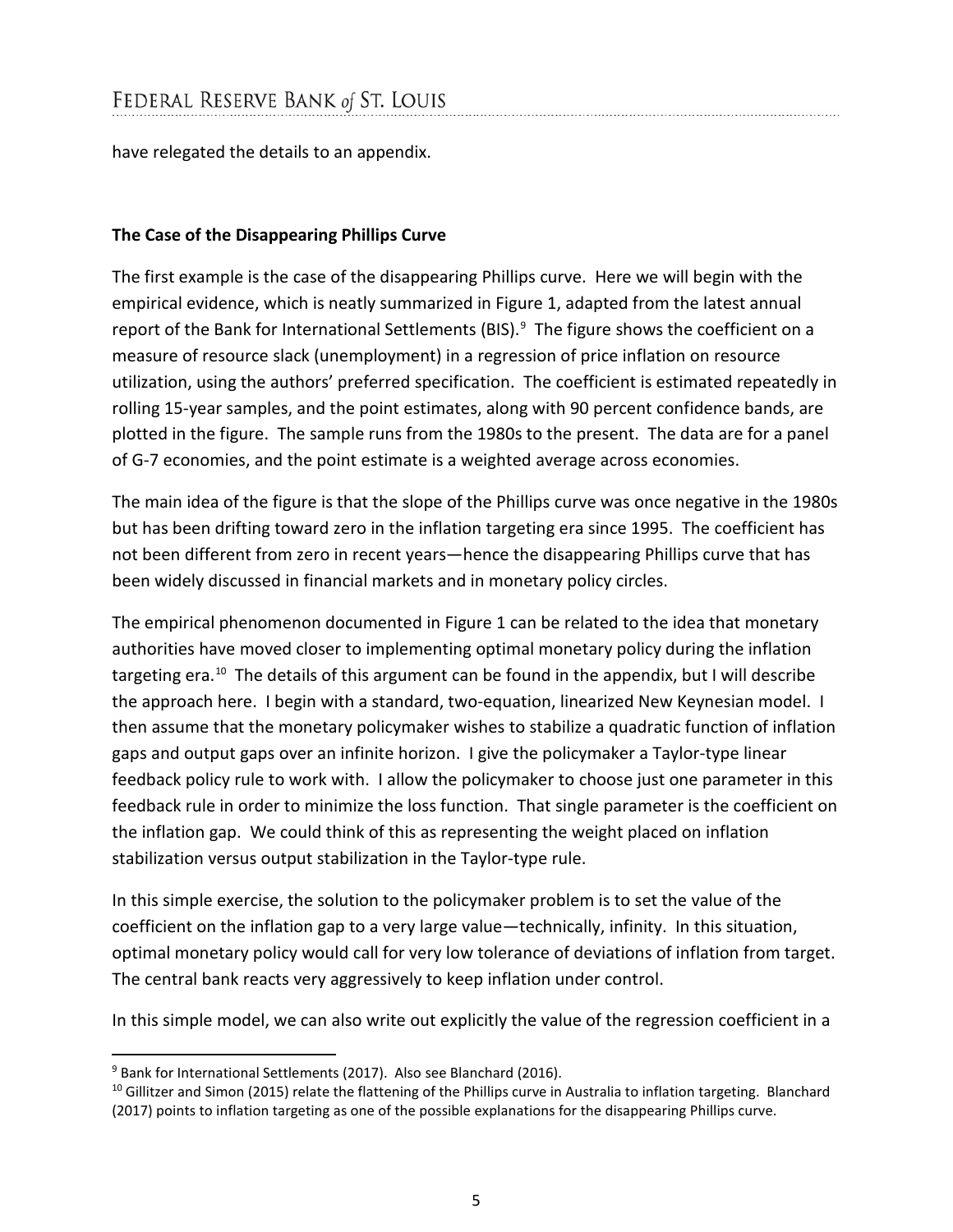regression of the inflation gap on the output gap, which is the theoretical counterpart of the slope of the Phillips curve in the BIS regression of Figure 1. The Taylor-type rule coefficient on the inflation gap appears in this formula. As this value tends to infinity the policymaker is following something closer and closer to optimal policy—and at the same time the slope of the Phillips curve is tending toward zero.

This result is one way to state the idea that central banks have become better and better at inflation targeting, and that this success has driven the Phillips curve slope to zero. The empirical evidence in Figure 1 can therefore be interpreted as a signature of optimal monetary policy in observable data. Figure 1 is saying, in effect, that policymakers have already jumped on the Taylor rule bandwagon during the last two decades.

### **Price Level Targeting**

The second example is price level targeting. I have so far argued that inflation targeting has conferred considerable benefits on the economy. And yet, within the standard New Keynesian model, optimal monetary policy is often characterized as price level targeting or its close cousin, nominal income targeting. In recent years, FOMC members (including me) have discussed both price level and nominal income targeting as a possible future of U.S. monetary policy. A move in this direction would require considerable debate and reflection, but might also confer substantial benefits to the U.S. economy if it could be implemented effectively.

If we simply take as given that price level targeting is optimal policy within the New Keynesian construct, a signature in the U.S. data of optimal monetary policy would be whether the price level in the U.S. follows a prescribed price level path. If it does, then the FOMC has been *de facto* price level targeting even if the Committee has not officially said that it has been doing so. The hallmark of price level targeting is that periods of below-target inflation are averaged out with other periods of above-target inflation in such a way that the economy remains on a price level path consistent with a given inflation rate.

In the price level targeting world, the starting date matters. I have already argued that 1995 is the point at which the Volcker-era inflation stabilization came to full fruition, and that from that point onward, the FOMC attempted to maintain a 2 percent inflation target. But did the Committee do even more, implicitly attempting to keep the U.S. economy on a 2 percent price level path?

In the fall of 2012, I argued that the FOMC had kept the U.S. on a 2 percent price level path since 1995, and that this was an outstanding achievement given the global financial crisis during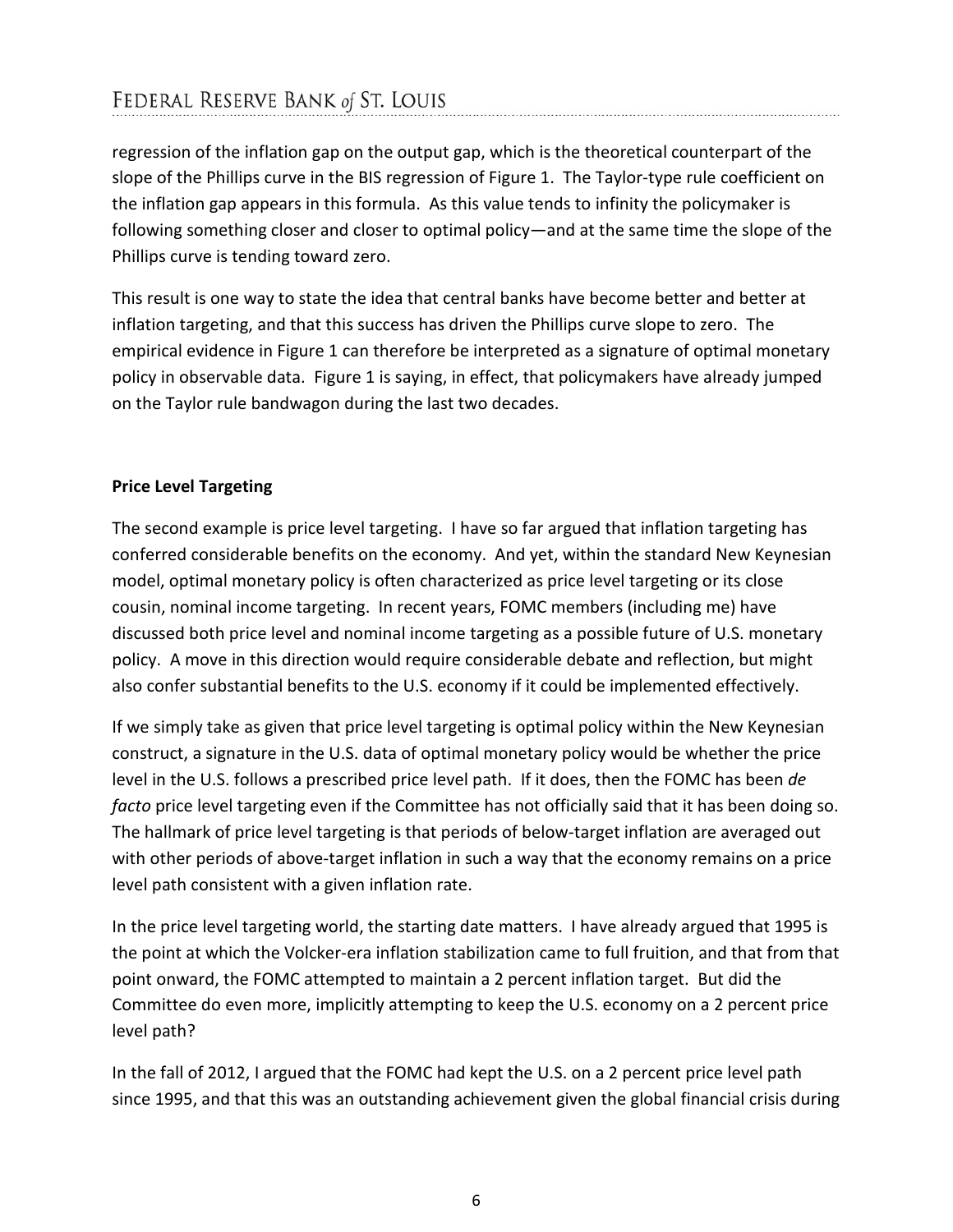the intervening years.<sup>11</sup> Again, at least as of 2012, the actual implementation of U.S. monetary policy could be viewed as optimal. By itself, this would suggest that there would be little to be gained from additional monetary policy commitments by the central bank. However, as Figure 2 illustrates, in the last five years, the U.S. has fallen off the 2 percent price level path established in 1995. The deviation from the path is now fairly substantial, about 4.6 percent on the low side. Recent FOMC forecasts do not seem to anticipate enough inflation to return the economy to the 2 percent path. Therefore, we will have to conclude that monetary policy has not been optimal from this perspective.

### **Summary and Conclusion**

I have ruminated on Allan Meltzer's excellent career by casting it in terms of a search for a nominal anchor for the U.S. I took as a starting point Meltzer's last article for the St. Louis Fed's *Review*, "Origins of the Great Inflation." That article, a precursor to the much larger work, *A History of the Federal Reserve, Volume 2*, suggests that during the period of the run-up to the Great Inflation, there was no coherent monetary policy framework. This lack of coherence may have left monetary policy susceptible to influences other than those from monetary science, such as politics.

Today, some five decades later, there remains a great deal of theoretical and empirical uncertainty about the effects of monetary policy on the economy. And yet, despite this uncertainty, the U.S. and many other countries have been able to achieve low and stable inflation and, if anything, have faced a problem of inflation being lower than promised, instead of higher than promised as in the 1970s and early 1980s. How was the nominal anchor found, and what was it?

My answer is that it has been inflation targeting, either practiced implicitly or explicitly. This may not have been the answer many economists were expecting during the earlier portions of the postwar era—ideas then revolved around constant money growth, low fiscal deficits or the level of short-term nominal interest rates. Inflation targeting has worked well because it deals more directly with the coordination of macroeconomic expectations than other approaches. By committing to an inflation target, inflation has generally been kept lower and less variable, and inflation expectations have also been less variable. This has been a major achievement of U.S. monetary policy, and one to which Allan Meltzer made an outsized contribution.

If the naming of a credible inflation target coordinates expectations and helps inform the

<span id="page-6-0"></span> <sup>11</sup> Bullard (2012a, 2012b).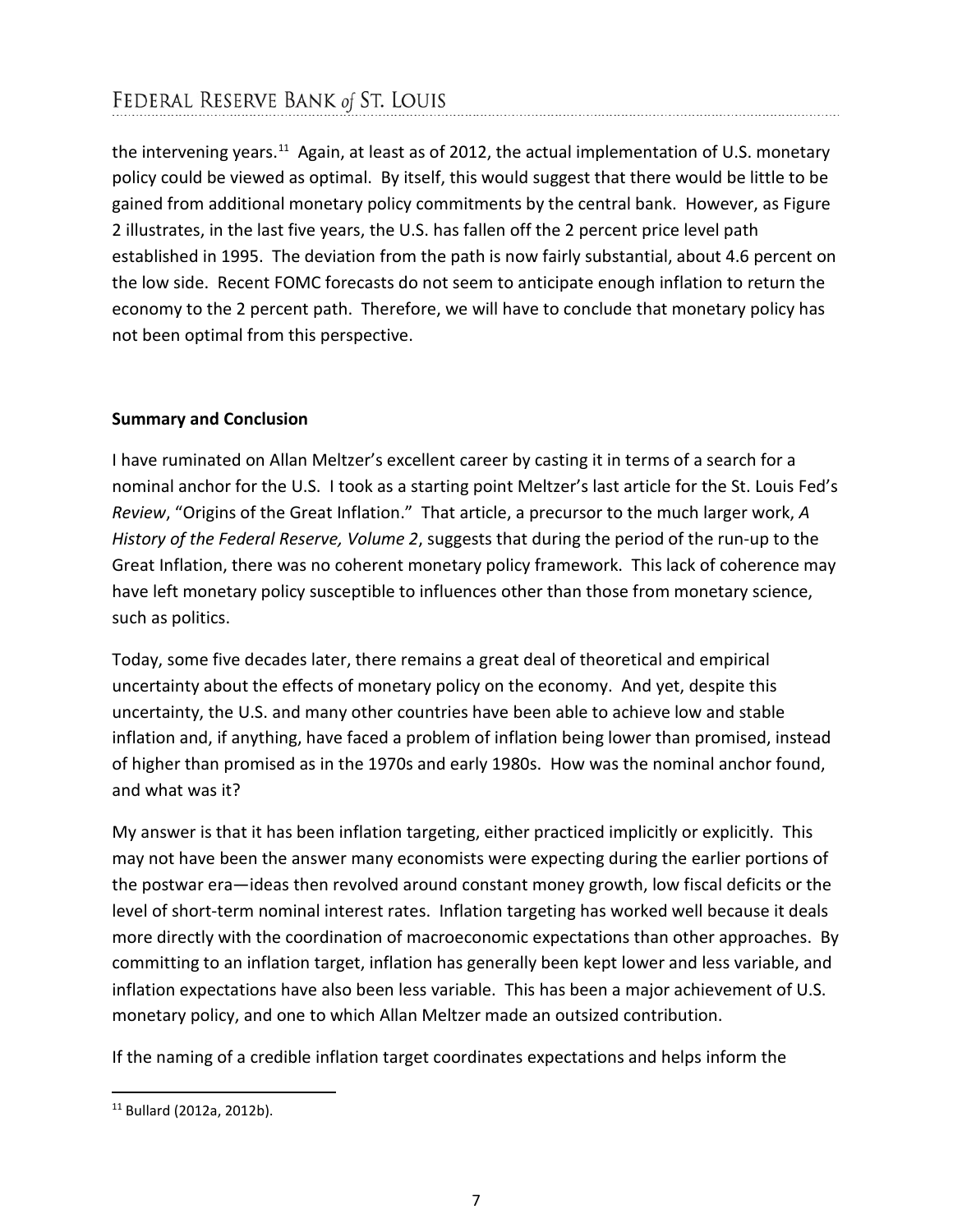macroeconomic equilibrium, then perhaps further coordination can be achieved by being even more explicit about the future actions of monetary policymakers. One method of doing this would be for the central bank to commit to using a Taylor-type monetary policy rule. Whether this would confer added benefits or not would depend on whether one thinks there are in fact additional gains to be had for the economy by more tightly buttoning down future expectations of monetary policy.

Such questions cannot really be answered without the assistance of a macroeconomic model. But if we go ahead with a popular and simple version of the New Keynesian model, we can consider two examples of what optimal policy would look like and how it compares to actual monetary policy outcomes during the inflation targeting era. The "disappearing Phillips curve" example suggests that actual U.S. monetary policy has tended to be closer and closer to optimal in the last two decades, and that this has, in fact, killed off the Phillips curve correlation previously apparent in the data. The "price level targeting" example suggests U.S. monetary policy was close to optimal between 1995 and 2012, but has since fallen away somewhat.

Whether we can do better than these two examples suggest, or whether the available gains have largely accrued already via the commitment to inflation targeting implicitly made in the U.S. in the 1990s, remains an important question for future research. I am sure that research will continue to be influenced by the enormous contributions of Allan Meltzer.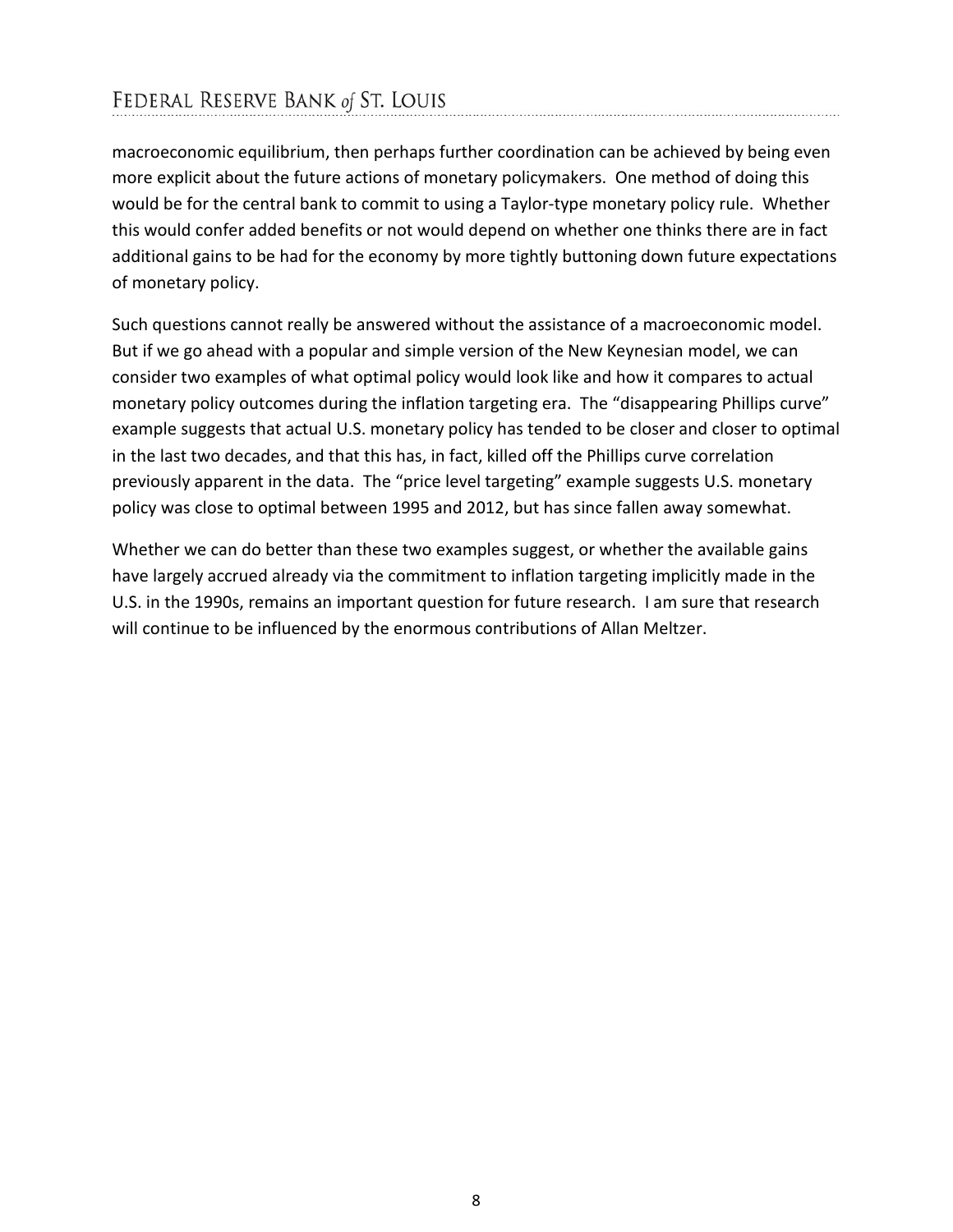### **References**

- Bank for International Settlements, *87th Annual Report*. Basel, Switzerland, June 25, 2017; [https://www.bis.org/publ/arpdf/ar2017e\\_ec.pdf.](https://www.bis.org/publ/arpdf/ar2017e_ec.pdf)
- Blanchard, Olivier. "The US Phillips Curve: Back to the 60s?" Peterson Institute for International Economics Policy Brief PB16-1, January 2016; [https://piie.com/publications/pb/pb16-](https://piie.com/publications/pb/pb16-1.pdf) [1.pdf.](https://piie.com/publications/pb/pb16-1.pdf)
- Blanchard, Olivier. "Should We Reject the Natural Rate Hypothesis?" Peterson Institute for International Economics Working Paper 17-14, November 2017; [https://piie.com/system/files/documents/wp17-14.pdf.](https://piie.com/system/files/documents/wp17-14.pdf)
- Bullard, James. "A Singular Achievement of Recent Monetary Policy." Invited lecture delivered at the University of Notre Dame, Sept. 20, 2012a; [https://www.stlouisfed.org/~/media/Files/PDFs/Bullard/remarks/BullardNotreDame20S](https://www.stlouisfed.org/%7E/media/Files/PDFs/Bullard/remarks/BullardNotreDame20September2012Final.pdf?la=en) [eptember2012Final.pdf?la=en.](https://www.stlouisfed.org/%7E/media/Files/PDFs/Bullard/remarks/BullardNotreDame20September2012Final.pdf?la=en)
- Bullard, James. "Price Level Targeting: The Fed Has It About Right." Remarks delivered at the Economic Club of Memphis, Oct. 4, 2012b; [https://www.stlouisfed.org/~/media/Files/PDFs/Bullard/remarks/BullardEconomicClubo](https://www.stlouisfed.org/%7E/media/Files/PDFs/Bullard/remarks/BullardEconomicClubofMemphisOct42012Final.pdf?la=en) [fMemphisOct42012Final.pdf?la=en.](https://www.stlouisfed.org/%7E/media/Files/PDFs/Bullard/remarks/BullardEconomicClubofMemphisOct42012Final.pdf?la=en)
- Bullard, James. "The Policy Rule Debate: A Simpler Solution." President's Message in the Federal Reserve Bank of St. Louis *Regional Economist*, First Quarter 2017, p. 3; [https://www.stlouisfed.org/publications/regional-economist/first\\_quarter\\_2017/the](https://www.stlouisfed.org/publications/regional-economist/first_quarter_2017/the-policy-rule-debate-a-simpler-solution)[policy-rule-debate-a-simpler-solution.](https://www.stlouisfed.org/publications/regional-economist/first_quarter_2017/the-policy-rule-debate-a-simpler-solution)
- Gillitzer, Christian and Simon, John. "Inflation Targeting: A Victim of Its Own Success." *International Journal of Central Banking*, September 2015, *11*(Supplement 1), pp. 259 287; [http://www.ijcb.org/journal/ijcb15q4a8.pdf.](http://www.ijcb.org/journal/ijcb15q4a8.pdf)
- Meltzer, Allan H. "Controlling Money." Federal Reserve Bank of St. Louis *Review*, May 1969, pp. 16-24; [https://files.stlouisfed.org/files/htdocs/publications/review/69/05/Controlling\\_May196](https://files.stlouisfed.org/files/htdocs/publications/review/69/05/Controlling_May1969.pdf) [9.pdf.](https://files.stlouisfed.org/files/htdocs/publications/review/69/05/Controlling_May1969.pdf)
- Meltzer, Allan H. *A History of the Federal Reserve, Volume 1: 1913-1951*. Chicago, IL: University of Chicago Press, 2003.

Meltzer, Allan H. "Origins of the Great Inflation." Federal Reserve Bank of St. Louis *Review*,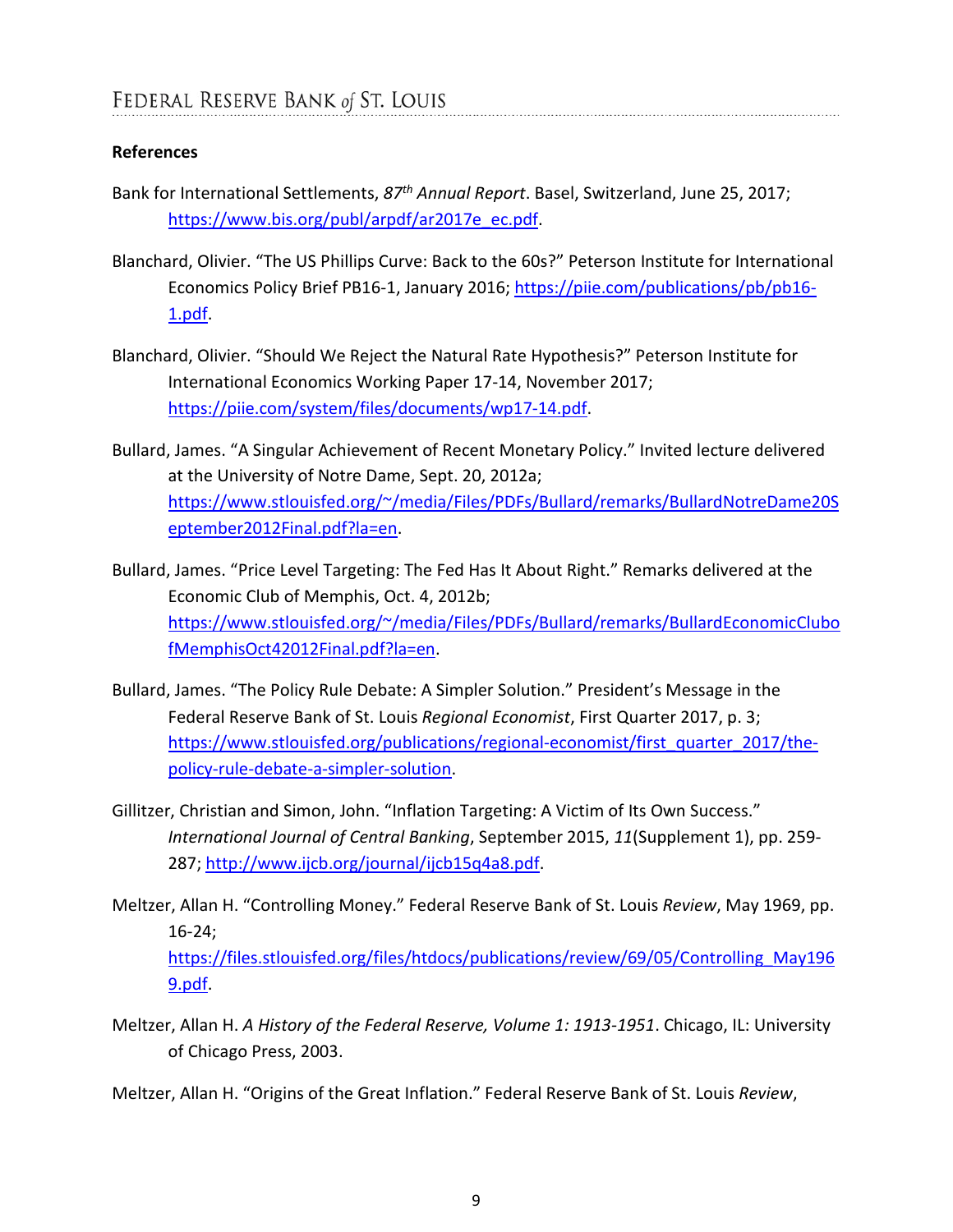March/April 2005, *87*(2, Part 2), pp. 145-176; [https://files.stlouisfed.org/files/htdocs/publications/review/05/03/part2/Meltzer.pdf.](https://files.stlouisfed.org/files/htdocs/publications/review/05/03/part2/Meltzer.pdf)

- Meltzer, Allan H. *A History of the Federal Reserve, Volume 2, Book 1: 1951-1969*. Chicago, IL: University of Chicago Press, 2009a.
- Meltzer, Allan H. *A History of the Federal Reserve, Volume 2, Book 2: 1970-1986*. Chicago, IL: University of Chicago Press, 2009b.
- Meltzer, Allan H. Testimony before the U.S. Senate Committee on Banking, Housing, and Urban Affairs hearing on "Federal Reserve Accountability and Reform," March 3, 2015; [https://www.banking.senate.gov/public/index.cfm/hearings?ID=FBFDD8BB-2545-4243-](https://www.banking.senate.gov/public/index.cfm/hearings?ID=FBFDD8BB-2545-4243-B4C4-0524B9ECDAFD) [B4C4-0524B9ECDAFD.](https://www.banking.senate.gov/public/index.cfm/hearings?ID=FBFDD8BB-2545-4243-B4C4-0524B9ECDAFD)
- Taylor, John B. "Discretion versus Policy Rules in Practice." *Carnegie-Rochester Series on Public Policy*, December 1993, *39*(1), pp. 195-214; [https://doi.org/10.1016/0167-](https://doi.org/10.1016/0167-2231(93)90009-L) [2231\(93\)90009-L.](https://doi.org/10.1016/0167-2231(93)90009-L)
- Taylor, John B. "Making the Rules and Breaking the Mould (Allan Meltzer: 1928–2017)." *Central Banking*, article published on June 19, 2017; [https://www.centralbanking.com/central](https://www.centralbanking.com/central-banks/economics/3260601/making-the-rules-and-breaking-the-mould-allan-meltzer-1928-2017)[banks/economics/3260601/making-the-rules-and-breaking-the-mould-allan-meltzer-](https://www.centralbanking.com/central-banks/economics/3260601/making-the-rules-and-breaking-the-mould-allan-meltzer-1928-2017)[1928-2017.](https://www.centralbanking.com/central-banks/economics/3260601/making-the-rules-and-breaking-the-mould-allan-meltzer-1928-2017)

Woodford, Michael. *Interest and Prices.* Princeton, NJ: Princeton University Press, 2003.

Yellen, Janet L. "Letter from Chair Yellen to House Speaker Ryan and House Minority Leader Pelosi." Nov. 16, 2015; [https://www.federalreserve.gov/foia/files/ryan-pelosi-letter-](https://www.federalreserve.gov/foia/files/ryan-pelosi-letter-20151116.pdf)[20151116.pdf.](https://www.federalreserve.gov/foia/files/ryan-pelosi-letter-20151116.pdf)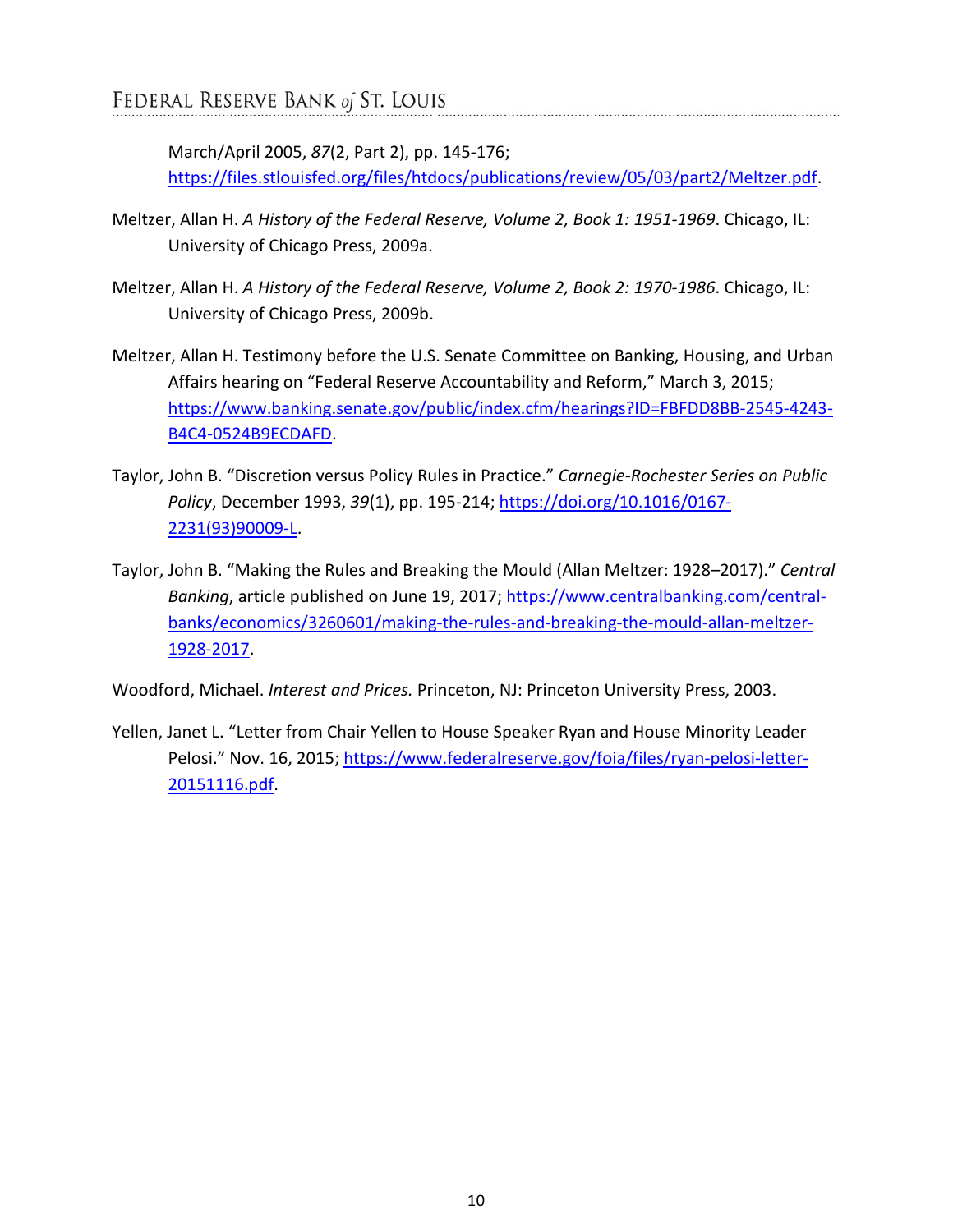#### **Appendix**

Consider the linearized equations of the standard New Keynesian model:<sup>[12](#page-10-0)</sup>

$$
y_{t} = E_{t} y_{t+1} - \frac{1}{\sigma} \Big[ i_{t} - (\rho + \varepsilon_{t}) - E_{t} \pi_{t+1} \Big],
$$
  

$$
\pi_{t} = \kappa y_{t} + \beta E_{t} \pi_{t+1} + u_{t},
$$

where  $y_t$  is the output gap,  $\pi_t$  is the inflation gap, and  $(\rho + \varepsilon_t)$  is the natural real rate;  $\varepsilon_t$  and  $u_t$  are a natural rate and a cost-push shock, respectively. The two shocks are i.i.d. and have variance  $\sigma_{\varepsilon}^2$  and  $\sigma_{\mu}^2$ , respectively. Monetary policy is the choice of the nominal interest rate set according to a standard Taylor-type linear feedback policy rule:

$$
\dot{i}_t = \rho + \phi_\pi \pi_t + \phi_y y_t.
$$

Assuming that the Taylor principle is satisfied, the rational expectations equilibrium indicates that the evolution of the output gap and inflation can be represented as linear functions of the shocks, and that this evolution also depends on the policy parameters in the Taylor-type policy rule:

$$
y_t = \frac{\varepsilon_t - \phi_\pi u_t}{\sigma + \phi_y + \kappa \phi_\pi},
$$

$$
\pi_t = \frac{\kappa \varepsilon_t + (\sigma + \phi_y) u_t}{\sigma + \phi_y + \kappa \phi_\pi}
$$

.

Optimal policy can be viewed in a variety of ways, but let's suppose we view constrained optimal monetary policy as the choice of the Taylor rule coefficient on the inflation gap, keeping the Taylor rule coefficient on the output gap fixed. This might be interpreted as the policymaker's degree of attention to deviations of inflation from target, relative to the degree of attention to output gap developments in the Taylor-type rule. The policymaker then chooses this coefficient optimally to minimize a loss function of the form:

$$
(1-\beta)\sum_{t=0}^{\infty}\beta^{t}\big(\alpha\pi_t^2+\mathrm{y}_t^2\big),\,
$$

where  $\alpha$  is positive and represents the relative weight on the desirability of inflation stabilization compared to output stabilization in the eyes of the policymaker. The value of this

<span id="page-10-0"></span> $12$  For a textbook treatment of the standard New Keynesian model, see Woodford (2003).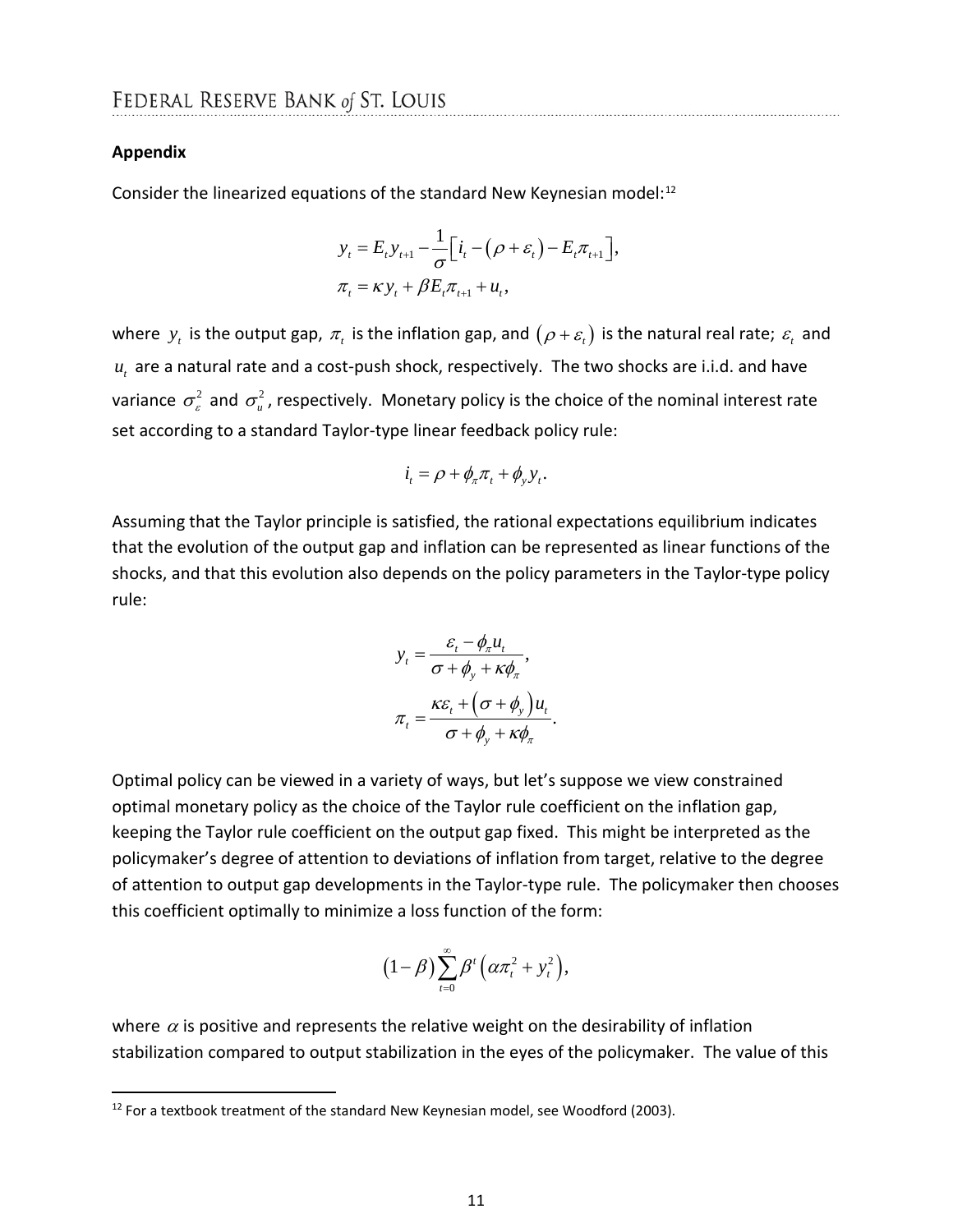parameter could be high or low, encompassing policymakers who might prefer more or less output stabilization versus inflation stabilization. It turns out that regardless of the value of  $\alpha$ the solution to this problem indicates that optimal policy requires a large coefficient on the inflation gap, that is,  $\phi_{\pi} \to \infty$ . What are the implications of this finding for the slope of the Phillips curve in such a model? The slope of the Phillips curve—that is, the coefficient on the output gap in a regression of the inflation gap on the output gap—is given by

$$
\gamma = \frac{Cov(\pi_t, y_t)}{Var(y_t)} = \frac{\kappa \sigma_{\varepsilon}^2 - \phi_{\pi} \left( \sigma + \phi_{y} \right) \sigma_{u}^2}{\sigma_{\varepsilon}^2 + \phi_{\pi}^2 \sigma_{u}^2}.
$$

We can take the limit of the right-hand side of this expression to deduce that, under optimal monetary policy as described above, the Phillips curve becomes flat:  $\lim_{\phi \to \infty} \gamma = 0$ .